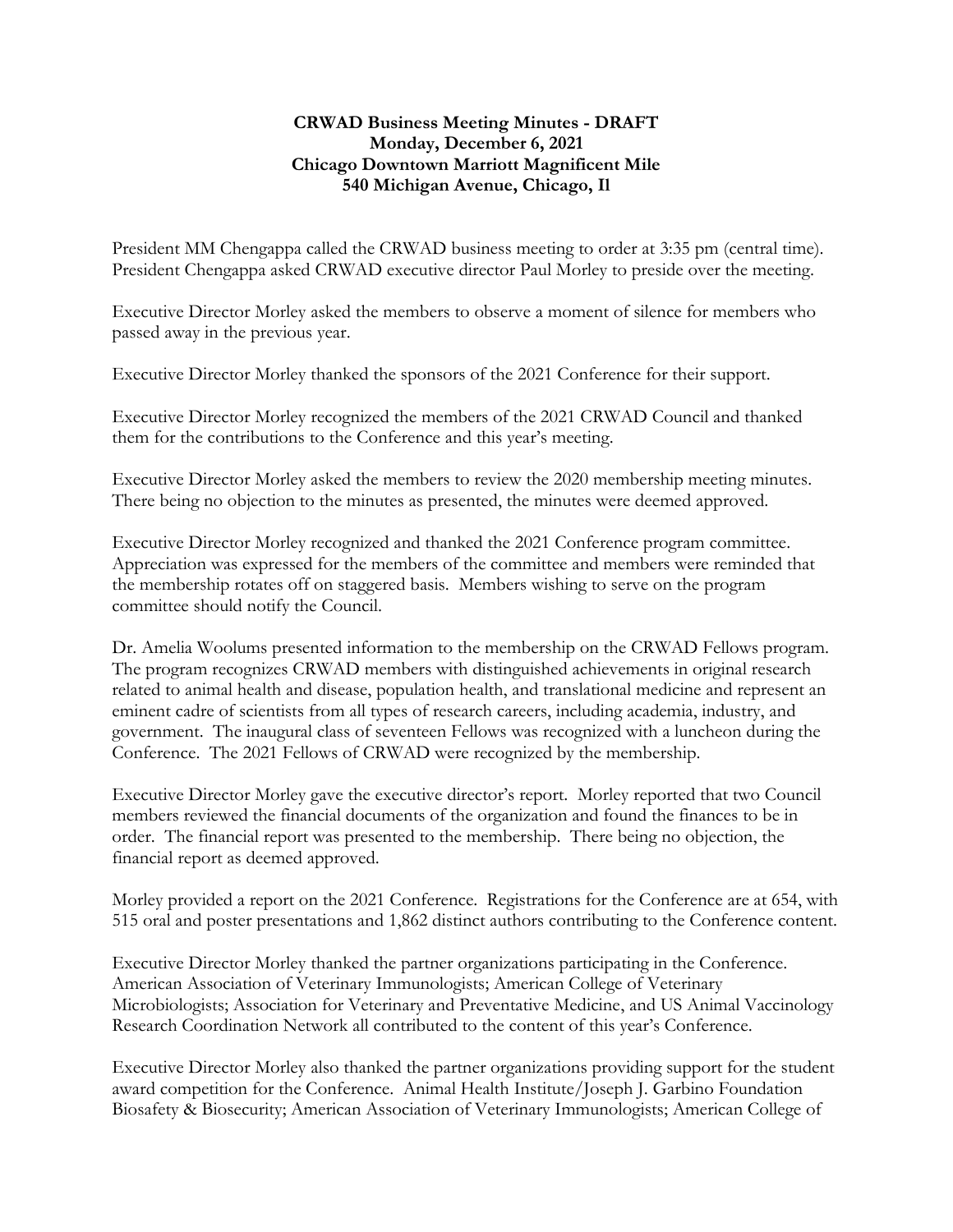Veterinary Microbiologists; American College of Veterinary Parasitologists; Association for Veterinary and Preventative Medicine NC1202 Enteric Diseases of Food; and Society for Tropical Veterinary Medicine all conducted student award competitions for the Conference.

Executive Director Morley announced the future Conference dates of January 20 – 24, 2023; at the Chicago Marriott Downtown Magnificent Mile Hotel and Conference Center. The keynote speakers for the 2023 Conference are being confirmed. Morley announced Dr. Tony Goldberg will be the keynote speaker for the meeting. A special symposium on COVID's impact on agriculture will be part of the Conference. Dr. Amelia Woolums is the AAVI Distinguished Immunologist and Dr. Tim Carpenter is the AVEPM Calvin Schwabe Symposium for the Conference. Other features speakers will be announced in the coming weeks.

Vice President Charles Czuprynski addressed the membership about future conference formats. Czuprynski noted that there are significant benefits of continuing a format that includes and onsite program and a virtual content. With this hybrid meeting format, it is imperative that presenters acknowledge their ethical imperative to be present if accepted for an onsite presentation. If a presenter is uncertain of availability or resources to attend the conference, the abstract should be submitted as a virtual only presentation. Making sure presentations accepted for onsite presentation are presented onsite is imperative to ensure the continued quality of the conference.

Executive Director Morley informed the membership that Dr. Robert Ellis and Dr. David Benfield were extended lifetime membership in CRWAD in 2021.

Dr. Radhey Kaushik presented the slate of officers for nomination. The slate included:

Dr. Charles Czuprynski, President Dr. Annette O'Connor, Vice President Dr. Rebecca Wilkes Dr. Weipang Zhang Dr. Marcus Kehrli Dr. John Angelos Dr. M.M. Chengappa, Past President

Dr. Qijing Zhang seconded the motion to elect the slate of Council members as presented. Motion carried.

President Chengappa gave remarks as the outgoing president of CRWAD. He thanked the Council and the membership for their dedication to research and the cultivation of the next generation of scientists. He thanked the "A Team:" of staff and the program council supporting the organization. Chengappa shared that he had attended this Conference at the urging of his first employer and has only missed one meeting in all those years. He encouraged young scientists to take advantage of the relationships with senior scientists at the meeting and for senior scientists to continue to mentor the next generation of scientists.

Vice President Charles Czuprynski thanked President Chengappa for his dedication to the organization and presented him with a plaque in appreciation for his service.